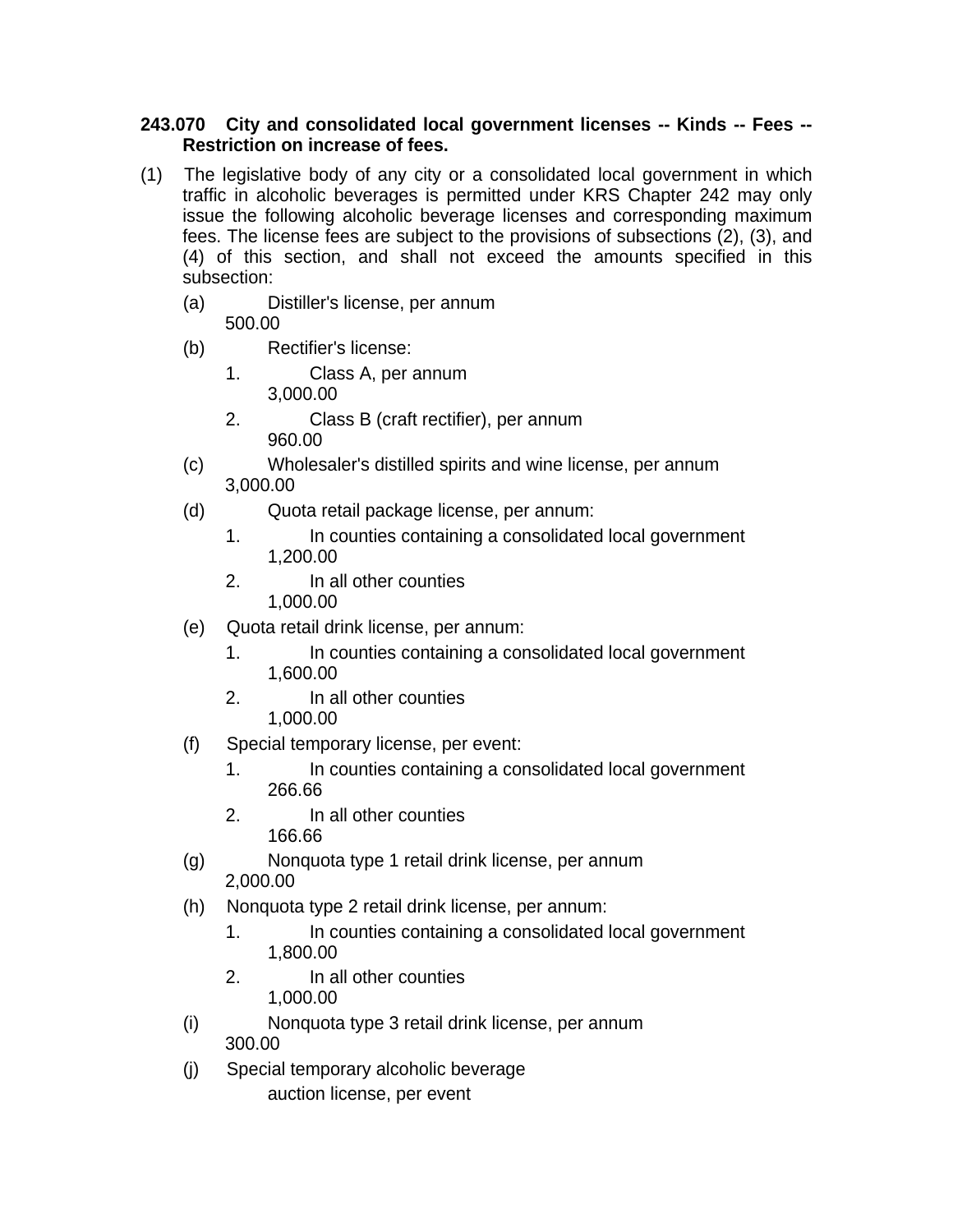100.00

- (k) Special Sunday retail drink license, per annum 300.00
- (l) Extended hours supplemental license, per annum 2,000.00
- (m) Caterer's license, per annum 800.00
- (n) Bottling house or bottling house storage license, per annum 1,000.00
- (o) Brewer's license, per annum 500.00
- (p) Microbrewery license, per annum 500.00
- (q) Malt beverage distributor's license, per annum 400.00
- (r) Nonquota retail malt beverage package license, per annum 200.00
- (s) Nonquota type 4 retail malt beverage drink license, per annum 200.00
- (t) Limited restaurant license, per annum:
	- 1. In counties containing a consolidated local government 1,800.00
	- 2. In all other counties 1,200.00
- (u) Limited golf course license, per annum:
	- 1. In counties containing a consolidated local government 1,800.00
	- 2. In all other counties 1,200.00
- (v) Authorized public consumption license, per annum 250.00
- (w) Qualified historic site license, per annum............................................\$1,030.00
- (2) The fee for the following license types may not be increased by more than five percent (5%) above the January 1, 2013, fee for the current license or the former license type listed beside it, during any five (5) year period. The fees for the licenses described in this subsection are still subject to the maximum amounts listed for those licenses in subsection (1) of this section:
	- (a) Quota retail package license: retail package liquor license;
	- (b) Quota retail drink license: retail drink license;
	- (c) Nonquota type 1 retail drink license: convention center or convention hotel complex license;
	- (d) Nonquota type 2 retail drink license: restaurant drink license;
	- (e) Nonquota retail malt beverage package license: retail malt beverage